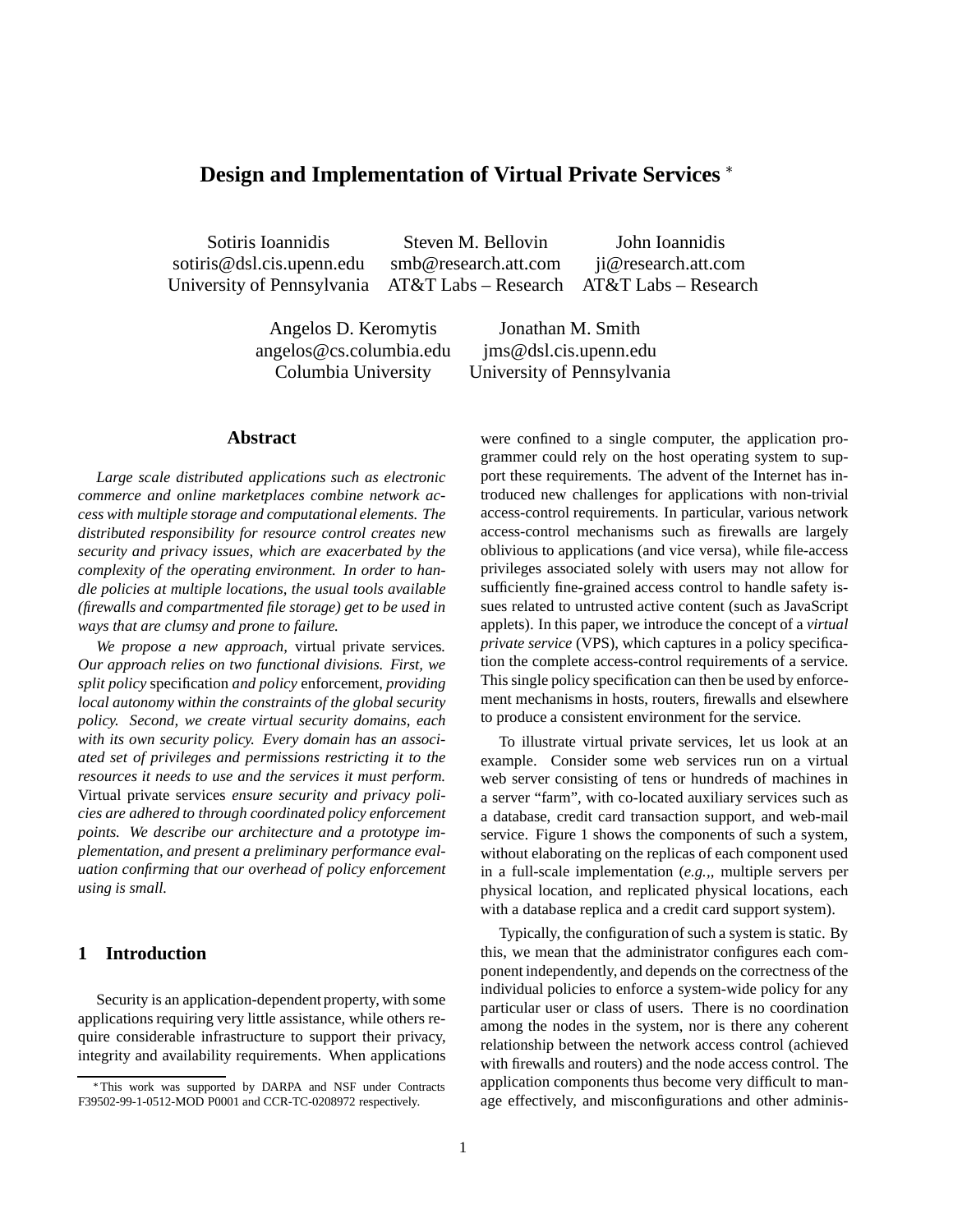

**Figure 1. Current general architecture of distributed application clusters.**

trative errors creep in [12, 21]. The causes can range from the difficulty of managing local components, the difficulty of managing local scale, or the difficulty of coordinating across sites and administrators. Such systems call for an approach that can ensure consistent access-control policies, as well as meet application-specific requirements using shared resources such as hosts and the network.

Virtual private services are distributed applications which require coordination among clients, servers, and networks to deliver a reliable, secure service to clients. The name is intended to capture the combination of ideas from the virtual private networks used to segregate groups of nodes, and the virtual machine models used to control resources in host operating systems. Our new contribution to this problem is designing and building a system architecture for a *single, ubiquitous security policy* that will be enforced throughout the system (nodes, networks, *etc.*) to meet access-control requirements. Thus, in the web server scenario we sketched earlier, network and host resource access are managed consistently. For example, if an application or user are not permitted to access a service locally, they are prevented from accessing the same service remotely.

### **2 Motivation**

Large distributed systems cannot be administered one machine at a time. This is not, of course, news to system administrators. Many tools (*e.g.,*ASD [15]) have been built to ease the task of administering multiple computers. However, for the most part, these tools have been concerned with *file* management and synchronization/distribution, rather than policies. Policy configuration files can be centrally administered, but this is more a side-effect than a basic premise of the distribution tools. The problem is that complex policies must be expressed in a variety of different ways. For example, consider again the network shown in Figure 1. Assuming there is a security policy barring improper access to the credit card database, the question is how to best architect a system that can enforce this policy.

The first obvious step is a firewall rule that blocks access from the outside. However, we also need to guard against attacks originating from the firewall-protected part of the network, either by insiders or from inside machines that have been compromised. Accordingly, the credit card database may have its own configuration and policy rules blocking most access from "inside" machines. Indeed, it may be protected by its own packet filter or firewall. However, not all users that can legitimately access those "inside" machines should necessarily be trusted. Accordingly, additional access rules may be needed as well. These may be lists of cryptographic credentials to be accepted, or they may be distributed firewall rules [13, 4], *etc.* For that matter, the database system may itself have access control mechanisms that need to be configured.

It is clearly impractical to try to configure each of these systems separately. While current tools can easily distribute policy files, the deeper problem — ensuring consistent access policies, across many different systems — is far more difficult. It is this problem that we are addressing. Our task is further complicated when enforcement must be split across different components. For example, a rule that says "user A may access database column B on server C when coming from machine D via IPsec" should be specified in one place. Enforcement, however, could be split between a firewall that permits access to the database port from D and a firewall rule on D that recognizes A's credentials, while enforcement of access restrictions to particular fields must be done in the database server itself.

One attempt to solve this problem in a limited domain is the Firmato [3] firewall language. Firmato is a high-level language for specifying firewall policies. The administrator specifies a policy and a network topology; the policy is then compiled into rule-sets for the different firewalls (which may be from different vendors), and distributed to each firewall protecting the domain described in the topology. While this is certainly a step in the right direction a single policy statement can simultaneously control several different firewalls — it is limited to a single application *class*. As noted above, complex — *i.e.,*realistic — security policies need to simultaneously control many different *types* of applications. Furthermore, the policies must be enforceable *without* the co-operation of the applications, since they may be subverted.

We can thus list our requirements for an effective, multilayer security mechanism. First, the input language must be rich and extensible, in order to be able to express a wide variety of policies, for a wide variety of devices and appli-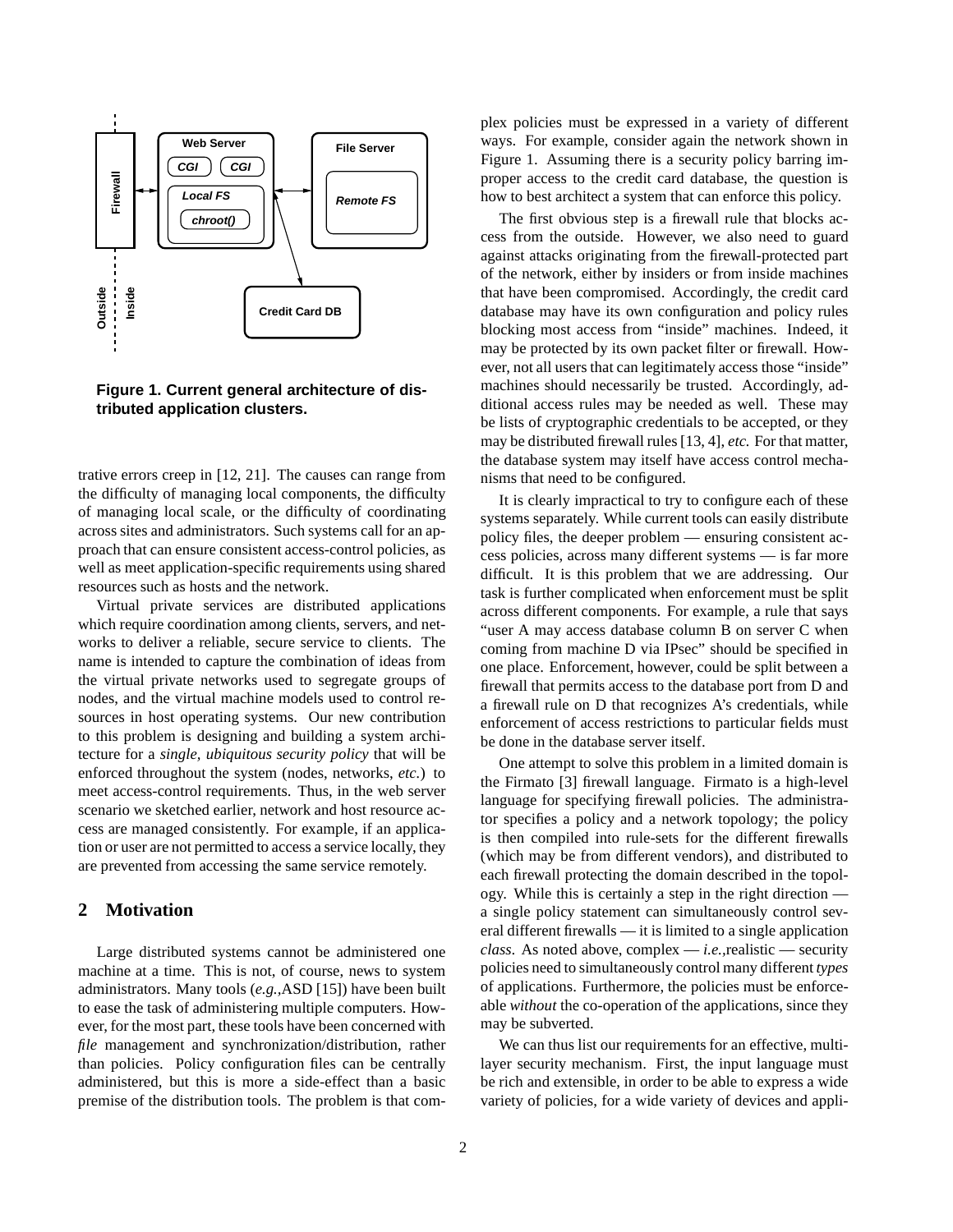cations. Second, the input language must be high-level, to avoid unnecessary device-specific semantics. Third, there must be a reliable compilation and distribution mechanism that will distribute the policy to all relevant network nodes. Finally, the policy must be completely enforceable by trusted components alone (dedicated nodes, operating system kernels, *etc.*), without the cooperation of user-level processes on marginally-trusted machines. However, the definition of a trusted component should be extensible such that a finer-grain policy could be enforced under certain assumptions (*e.g.,*a database that enforces access restrictions to specific columns). Note that proving the enforceability of a given policy in a specific system is a hard theoretical problem; rather than address it, we adopt a pragmatical approach. Our system accomplishes these goals.

### **3 Architecture**

#### **3.1 Separation of Management and Enforcement**

The problems we discussed in the previous two sections are exhibited by practically all existing security architectures, and originate from the independent nature of each service. Every application has a different notion of a security policy, performs access control according to that specification, and is oblivious to the security policies of other applications. This often causes configuration problems which lead to security violations.



**Figure 2. Policy flows from a central specification point to various services. Only the policy rules relevant to a specific service are pulled to that service. No redundant policy state is kept at the access points.**

Virtual private services are a new approach to these challenges. Global security policies are specified for services, while enforcement of these policies remains distributed, local to the resource access points. Figure 2 shows how policy is managed in this scheme. The policy flows from a central specification point to the various services. Only the policy rules that are relevant to each specific service are pulled



**Figure 3. With virtual private services, clients are granted access only to the resources they require to accomplish their task.**

to that service, so no unneeded policy state is maintained at the various access points. In our architecture, we implement policy *management* with the KeyNote [6] trust-management system to express and distribute low-level security policy. Policy *enforcement* is carried out by an augmented host operating system, into which we have inserted several hooks for policy enforcement.

Figure 3 demonstrates virtual private services in the context of a web server application. A CGI script running as part of a web server is only given access to specific subtrees of local and remote file systems, a part of a database, and can form network connections only to the machines that host the remote file system and database.

The VPS approach offers several benefits. First, it is *scalable* because policy enforcement is done in a distributed fashion by the access points, avoiding the bottlenecks of a centralized policy server that has to be engaged at policy evaluation/enforcement time. It is *flexible,* since maintenance of policies is centralized and coordinated across different applications. Policy modifications automatically propagate to the enforcement points, *simplifying* the task of administration and management of individual devices and applications. Finally, the VPS approach allows for policy *consistency:* every service added remains consistent with the central security policy. New services cannot diverge from the existing policies.

#### **3.2 Policy Translation and Composition**

For our architecture to operate across enforcement boundaries and for policy to be globally enforceable, we include "referral" primitives, first introduced in STRONG-MAN [14]; this is simply a reference to a decision made by another enforcement point (typically lower in the proto-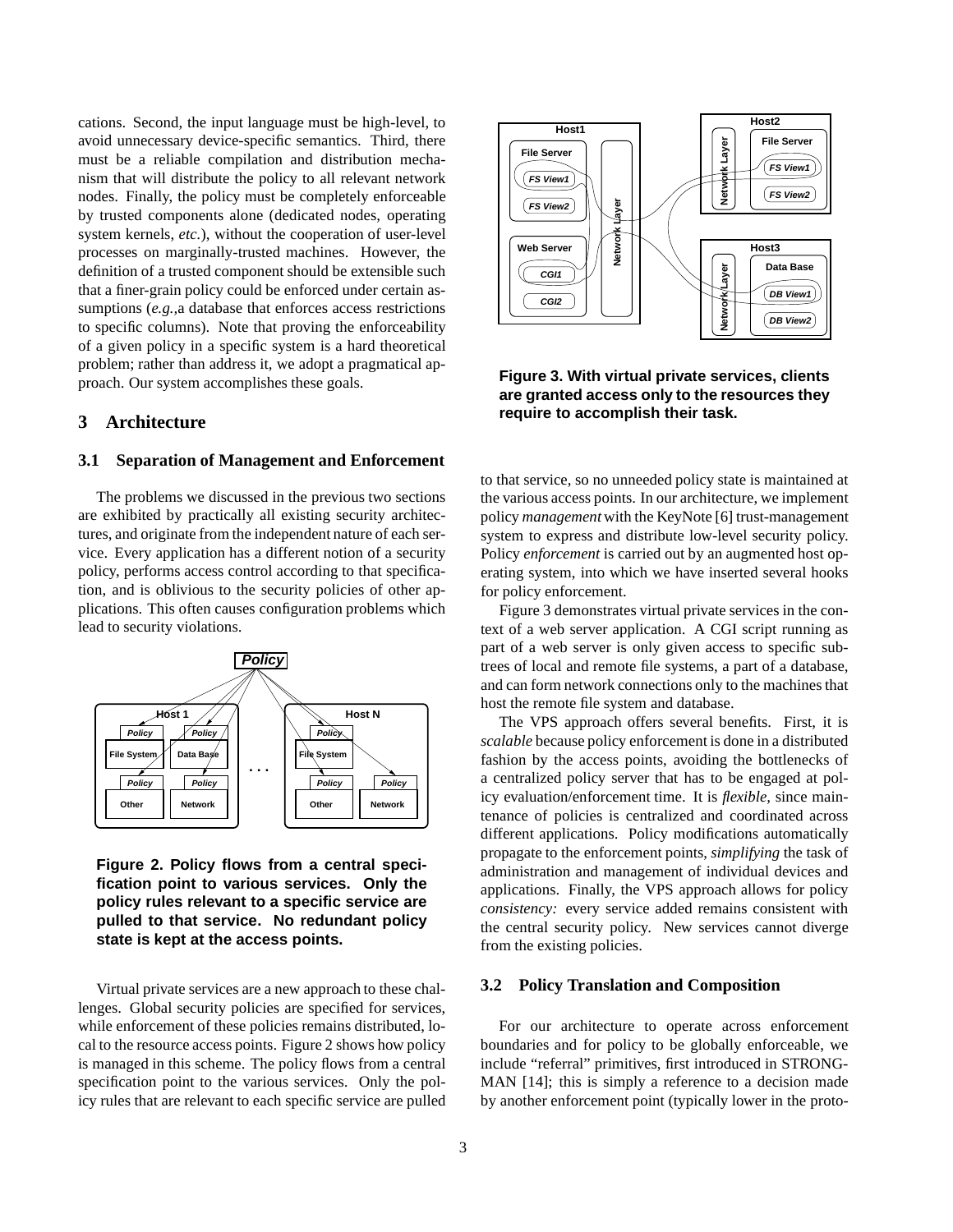```
Authorizer: ADMINISTRATOR_KEY
Licensees: USER_A
Conditions: ((app_domain == "db access") &&
  (db_column == "column B") &&
  (permissions == "FULL_ACCESS") &&
  (dst_addr == "Server C") &&
  (src_address == "Host D") &&
  (ipsec_result == "YES")) -> "permit";
```
### **Figure 4. A simplified representation of the VPS policies for the database example from Section 2.**

```
Authorizer: ADMINISTRATOR_KEY
Licensees: ANY_USER
Conditions: ((app_domain == "net access") &&
    (src\_addr == "ALICE") & & &(dst\_addr == "BOB")) \rightarrow "permit";
```
**Figure 5. Sample policy for allowing network connections between two machines, from Alice to Bob.**

col stack, but more generally at another enforcement point). This primitive allows us to perform policy composition at enforcement time; decisions made by one enforcement mechanism (*e.g.,* IPsec) are made available to higher-level enforcement mechanisms and can be taken into consideration when making an access-control decision.

To accomplish this, all that is necessary is a channel to propagate this information across enforcement boundaries. In our system, this is done on a case-by-case basis. For example, in our present system IPsec information can be propagated higher in the protocol stack by suitably modifying the Unix *getsockopt(2)* system call; in the case of a web server and SSL, the information is readily available to the web server through the SSL data structures.

#### **3.3 Sample Policies**

In Section 2 we described an example of a policy for a user accessing a specific column in a database with some additional network constraints. Figure 4 shows how such a policy is described in our system. In this example, the administrator authorizes user A to have full access to the database column B, provided they access it on server C coming from host D over IPsec.

In Section 3.1 we gave a brief example of a service provided by a CGI script (Figure 3). The script requires limited access to the file system (remote and local) and the database, and should not get all the privileges of the web server. We accomplish this by setting up a distributed policy as seen

```
Authorizer: ADMINISTRATOR_KEY
Licensees: ANY_USER
Conditions: ((app_domain == "ftp access") &&
   (directory == "/ftpdir/*") &&
   (permissions == "READ") &&
   (dst\_addr == "BOB")) \rightarrow "permit";
```
#### **Figure 6. Specification for an FTP policy.**

```
Authorizer: ADMINISTRATOR_KEY
Licensees: WEB_ADM
Conditions: ((app_domain == "fs access") &&
 (directory == "/www*") &&
 (permissions == "FULL_ACCESS")) -> "permit";
```
### **Figure 7. Policy giving the web administrator full access to the WWW directories.**

in Figure 9. The first part of the policy guarantees that the script can only connect to either host2 or host3 from host1, the second part will limit file accesses to directories that only contain data for the script, and last part guarantees will only allow the script to access its own database records. The combination of these simple policies assures the properties of the service provided by the CGI script. These subpolicies are independently enforced by the firewall, filesystem, and database server respectively.

Finally, in Figures 5, 6, 7, and 8 we give examples of simple policies that define virtual private services for different users and applications. Administrators can customize services in their system by specifying such policies and guarantee consistency across all system components.

#### **3.4 Evaluation**

While the architectural discussion is largely qualitative, some estimates of the system performance are useful. To accomplish this we tested our system with the services for network connection, file system access and web access, defined by the sample policies presented in Section 3.3. Even though the sample services are simple, small scale cases, we believe they provide an adequate picture of the *base* performance of the system. We are currently working on more complex and larger scale scenarios for a more complete evaluation.

In our first experiment we wanted to explore the effects that our architecture has on network performance. For this we set up a simple client to consecutive form TCP connections to a server machine (over 100Mbps Ethernet). The average slowdown due to our access control layer was less than %3 (50.4ms vs. 51.8ms). It took 50.4ms to form the connections on a standard OpenBSD system and 51.8ms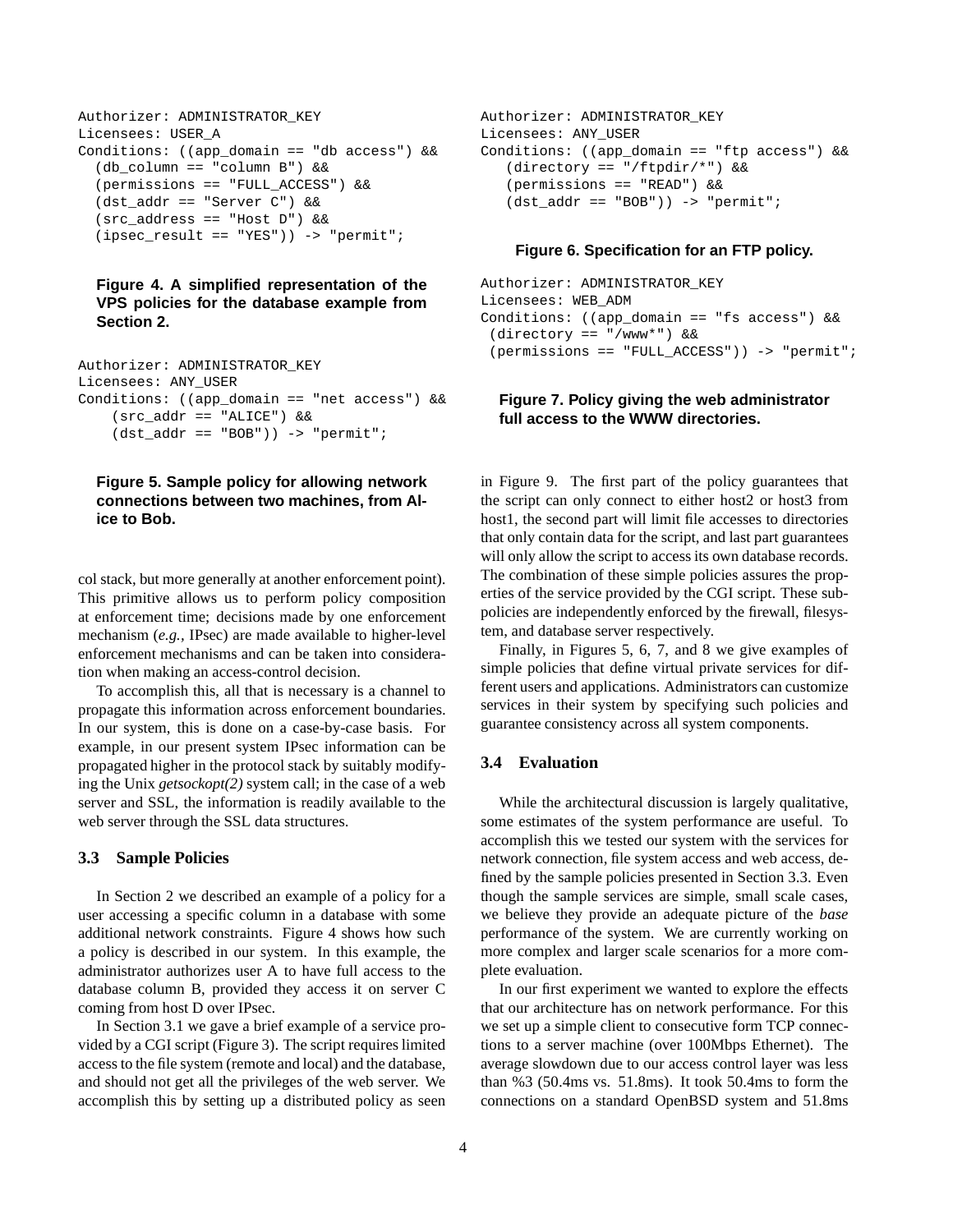```
Authorizer: ADMINISTRATOR_KEY
Licensees: ANY_USER
Conditions: ((app_domain == "web access") &&
   (directory == "/www/webpages/*") &&
   (permissions == "READ") &&
   (dst_addr == "WEB_SERVER") &&
   (dst_port == "80")) -> "permit";
```
### **Figure 8. Policy allowing any user to access the web server pages.**

```
Authorizer: ADMINISTRATOR_KEY
Licensees: CGI1
Conditions: ((app_domain == "net access") &&
 (src_addr == "Host1") &&
 ((dst\_addr == 'host2") ||)(dst\_addr == "host3"))) -> "permit";
```

```
Authorizer: ADMINISTRATOR_KEY
Licensees: CGI1
Conditions: ((app_domain == "fs access") &&
 (directory == "/www/cgi1data/*") &&
 (permissions == "FULL_ACCESS")) -> "permit";
```

```
Authorizer: ADMINISTRATOR_KEY
Licensees: CGI1
Conditions: ((app_domain == "db access") &&
 (records == "cgi1records) &&
 (permissions == "FULL_ACCESS")) -> "permit";
```
### **Figure 9. Set of polices that apply to the CGI script example from Section 3.1.**

when we activated the VPS system.

We then simulated a large file transfer over the network by FTP-ing a 100MB between the server and the client. In this case the our system overhead dropped to less than %0.5 (11,131ms vs. 11,178ms). This reduction is expected, since the cost imposed by our system (invoked once when the network connection is formed and once when the file is first accessed) is amortized over the entire file transfer.

For our final experiment we used  $ab(8)$ , the Apache web server benchmarking tool. We run it for 500 requests with concurrency 1 and 50, the file transferred was 1024 bytes of static HTML. The resulting overheads were of the order of %1.

### **4 Related Work**

System security for large scale distributed applications is driven by the rapidly changing nature of those applications. The environment we examine in this paper is one of heterogeneous systems, multiple layers of security mechanisms, and great complexity; in that sense, it differs from research focused on single nodes, homogeneous nodes making up a distributed system, or single protocols.

The Flask system [20] extends the idea of capabilities and access control lists with the more general notion of a security policy. Flask relies on a security server for policy decisions and on an object server for enforcement. Every object in the system has an associated security identifier. Requests coming from objects are bound by the permissions associated with their security identifier. Flask does not address the issue of cooperation amongst clients, servers and networks to deliver reliable and secure services to clients.

A different approach relies on the notion of system-call interposition. Systems like Janus [10], Consh [2], and Mapbox [1], operate at user level and confine applications by filtering access to system calls. To accomplish this they rely on *ptrace(2)*, the */proc* file system, and special shared libraries. Another category of systems like Tron [5], SubDomain [8] and others go a step further. They intercept system calls inside the kernel and use policy engines to decide whether to permit the call or not. Our architecture focuses on separation of policy enforcement and specification, and support for distributed compartmentalized services.

Capabilities and access control lists are the most common mechanisms operating systems use for access control. Such mechanisms expand the UNIX security model and are implemented in several popular operating systems, such as Solaris and Windows NT [9]. The Hydra capability based operating system [16] separated its access control mechanisms from the definition of its security policy. Follow up operating system such as KeyKOS [11] and EROS [19] divide a secure system into compartments. Communication between compartments is mediated by a reference monitor. Our system creates distributed compartments using a centralized policy specification.

Traditional firewall work [7] has focused on nodes and enforcement mechanisms rather than overall system protection and policy coordination. There are however proposed firewall architectures [4, 13] that identify the need for flexible policy specification and distribution. Our system reaches beyond networking, extending the set of services that participate in the security domain. Other work that aims to aid the administrator in specifying policies for VPNs can be found in [18, 17].

### **5 Concluding Remarks**

We argued that an increasing number of applications are composed from heterogenous software components interconnected by a network, and that this model introduces new security problems not easily addressed with a conventional set of tools such as compartmented file systems and fire